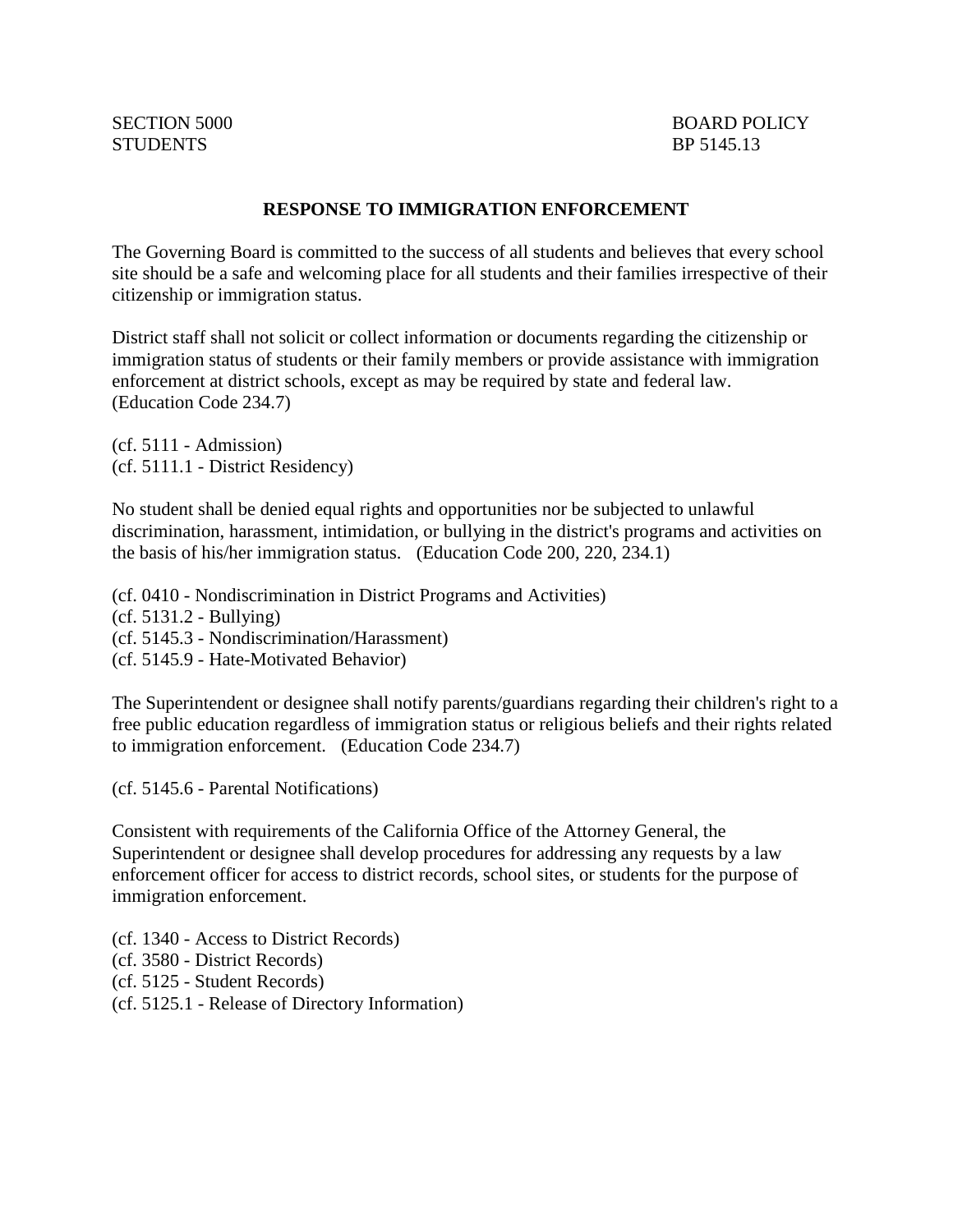Teachers, school administrators, and other school staff shall receive training regarding immigration issues, including information on responding to a request from an immigration officer to visit a school site or to have access to a student.

(cf. 4131 - Staff Development) (cf. 4231 - Staff Development) (cf. 4331 - Staff Development)

The Superintendent or designee shall report to the Board in a timely manner any requests for information or access to a school site by an officer or employee of a law enforcement agency for the purpose of enforcing the immigration laws. Such notification shall be provided in a manner that ensures the confidentiality and privacy of any potentially identifying information. (Education Code 234.7)

Legal Reference:

EDUCATION CODE 200 Educational equity 220 Prohibition of discrimination 234.1 Safe Place to Learn Act 234.7 Student protections relating to immigration and citizenship status 48204.4 Evidence of residency for school enrollment 48980 Parental notifications 48985 Notices to parents in language other than English

GOVERNMENT CODE 8310.3 California Religious Freedom Act

PENAL CODE 422.55 Definition of hate crime 627.1-627.6 Access to school premises, outsiders

UNITED STATES CODE, TITLE 20 1232g Family Educational Rights and Privacy Act

COURT DECISIONS Plyler v. Doe, 457 U.S. 202 (1982)

Management Resources:

CSBA PUBLICATIONS Legal Guidance on Providing All Children Equal Access to Education, Regardless of Immigration Status, February 2017